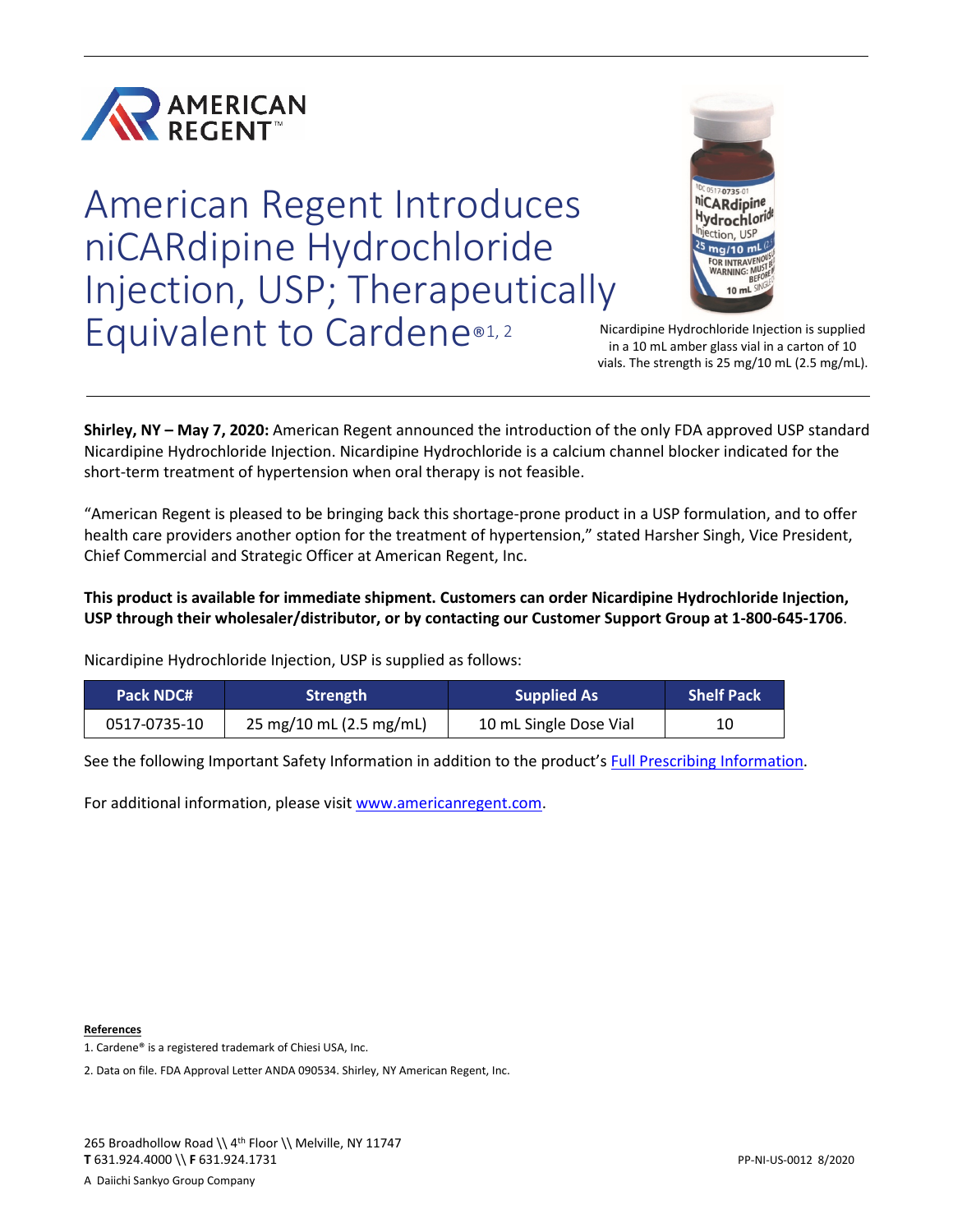# **niCARdipine Hydrochloride Injection, USP**

#### **For Intravenous Use**

#### **VIALS MUST BE DILUTED BEFORE INFUSION**

**INDICATIONS AND USAGE:** Nicardipine hydrochloride injection is indicated for the short-term treatment of hypertension when oral therapy is not feasible or not desirable. For prolonged control of blood pressure, transfer patients to oral medication as soon as their clinical condition permits.

## **IMPORTANT SAFETY INFORMATION**

**Contraindications:** Do not use in patients with advanced aortic stenosis.

#### **WARNINGS AND PRECAUTIONS**

Closely monitor response in patients not limited to those with angina, heart failure, impaired hepatic function or renal impairment and avoid too rapid or excessive blood pressure drop during treatment.

#### **Local Irritation**

To reduce the possibility of venous thrombosis, phlebitis, local irritation, swelling, extravasation, and the occurrence of vascular impairment, administer drug through large peripheral veins or central veins. To minimize the risk of peripheral venous irritation, change the site of the drug infusion every 12 hours.

#### **ADVERSE REACTIONS**

Most common adverse reactions are headache (15%), hypotension (6%), tachycardia (4%) and nausea/vomiting (5%).

#### **Post-Marketing**

Because adverse reactions are reported voluntarily from a population of uncertain size, it is not always possible to estimate reliably their frequency or to establish a causal relationship to drug exposure. The following adverse reaction has been identified during post-approval use of nicardipine hydrochloride injection: decreased oxygen saturation (possible pulmonary shunting).

#### **USE IN SPECIFIC POPULATIONS**

**Pregnancy:** Pregnancy Category C. Based on animal data may cause fetal harm. Nicardipine hydrochloride injection should be used during pregnancy only if the potential benefit justifies the potential risk to the fetus.

**Nursing mothers:** Minimally excreted into human milk. Consider the possibility of infant exposure.

**Pediatric Use:** Safety and efficacy in patients under the age of 18 have not been established.

#### **OVERDOSAGE**

For treatment of overdosage, implement standard measures including monitoring of cardiac and respiratory functions.

**For additional safety information, please se[e Full Prescribing Information](https://americanregent.com/media/2888/nicardipine_pi-insert_rev-mar2020_21apr2020.pdf)**.

**You are encouraged to report Adverse Drug Events to American Regent, Inc. at 1-800-734-9236, or to the FDA by visiting [www.fda.gov/medwatch](https://www.fda.gov/safety/medwatch-fda-safety-information-and-adverse-event-reporting-program) or by calling 1-800-FDA-1088.**